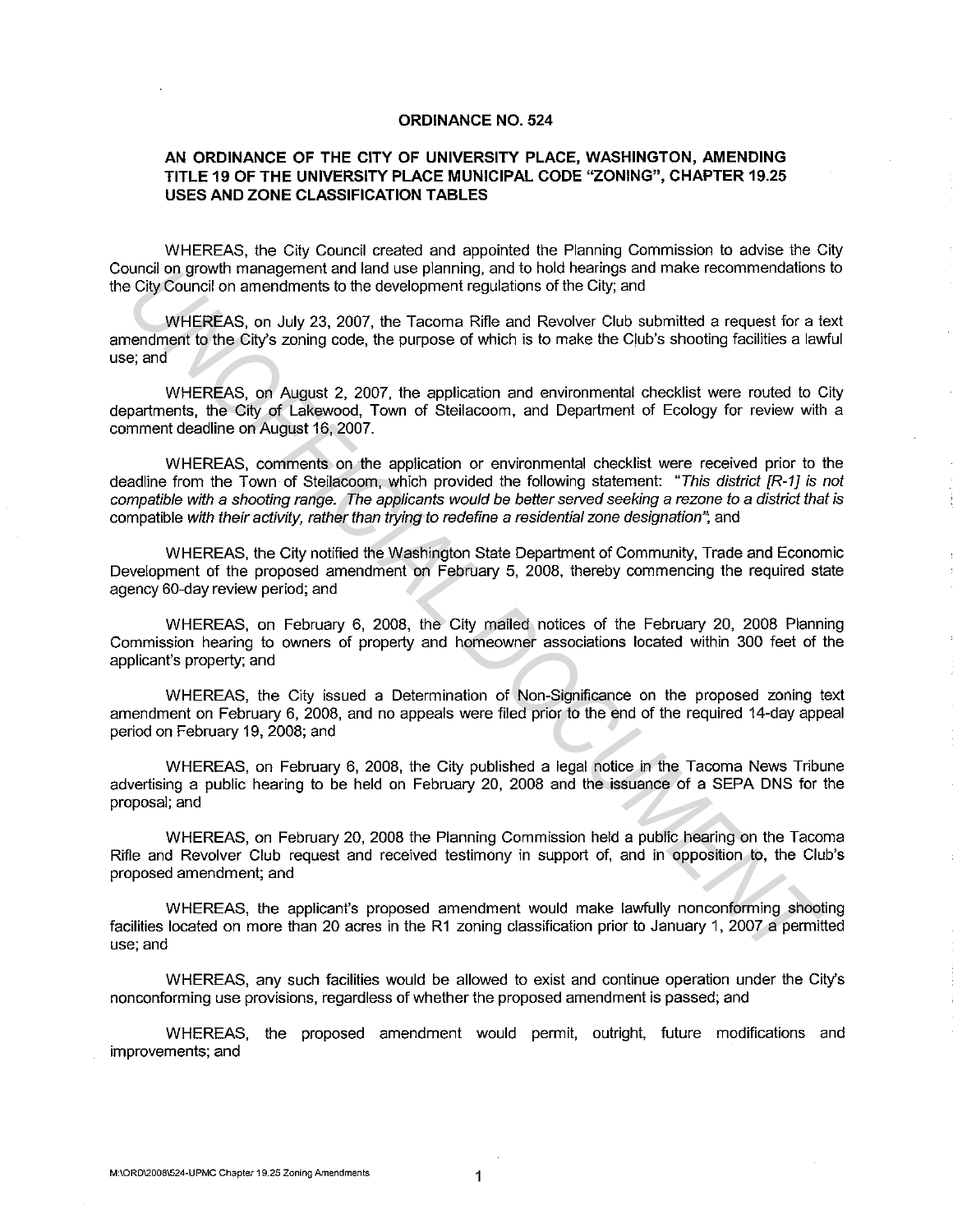WHEREAS, on March 19, 2008 the Planning Commission, after duly considering the applicant's proposed amendments, Staff's recommended alternative amendments and public testimony, voted 4 to 1 to recommend the Staff-recommended zoning text amendments to the City Council for adoption;

WHEREAS, the City Council finds the applicant's proposed amendment would not provide sufficient regulatory oversight and community protection when modifications and improvements to the facilities are proposed by the Tacoma Rifte and Revolver Club; and

WHEREAS, Staff has presented to the City Council a recommended alternative amendment that would make lawfully nonconforming shooting facilities located on more than 20 acres in the R1 zoning classification prior to January 1, 2008 subject to conditional use permit approval for future modifications; and

WHEREAS, the City Council finds the Staff-recommended alternative amendment would provide a reasonable level of City regulatory oversight and community protection when modifications and improvements to the facilities are proposed by the Tacoma Rifie and Revolver Club through the conditional use permit review process; and

WHEREAS, the City Council finds that the Staff-recommended alternative amendment would be consistent with the goals, objectives and policies of the Comprehensive Plan, as outlined below:

a) Goal LU1: "Achieve a rational and prudent mix of land uses within the city."

b) Policy LU1B "Create a well balanced, well organized combination of land uses which includes residential, commercial, industrial, recreational, public use, and open space. Make protection and preservation of residential neighborhoods a priority."

The proposal is consistent with the City's goal to achieve a rational and prudent mix of land uses. By allowing shooting ranges in very limited circumstances, the City is maintaining the type and amount of recreational space available to its residents. Moreover, the proposal is limited to those sites that lawfully existed prior to January 1, 2008. Those sites are allowed to continue their operations regardless of this amendment. The proposal, however, allows those existing nonconforming ranges to make modifications that are otherwise prohibited under the current code. For example, existing lawful ranges could make noise and safety improvements that are currently prohibited, subject to the granting of a conditional use permit. Accordingly, making shooting ranges subject to a conditional use permit would be consistent with protecting and preserving the surrounding residential neighborhoods. The proposal also helps maintain substantial open space. **UNTEREAS, then** is presented on the UN countine and would relate the mail inside the entropy and the system of the entropy and the entropy and the entropy the entropy the entropy the entropy the entropy the entropy the sy

c) Goal LU5 "Expand the parks, recreational land, and open space for the City."

d) Policy LU5A "Reserve portions of the remaining undeveloped land for public use."

The proposed amendment would add to the City's recreational opportunities. Figure 1-1 on page 1-15 of the City's Comprehensive Plan appropriately designates the applicant's property, which would be subject to the proposal, as 'Parks, Recreation and Open Space'. Under the current zoning designation, however, the land is limited to residential development. Thus, the proposal lowers the risk that the recreational and open space that currently exists will be lost to residential development.

e) Goal EN2 "Protect and conserve environmental resources to enhance natural elements of the community for plant and wildlife habitat."

The proposal allows shooting ranges under limited circumstances. Those circumstances would include sufficient buffers of wooded space in between the ranges and other uses. Those buffers also provide plant and wildlife habitat.

f) Goal EN3 "Protect and improve the essential livability of the urban environment."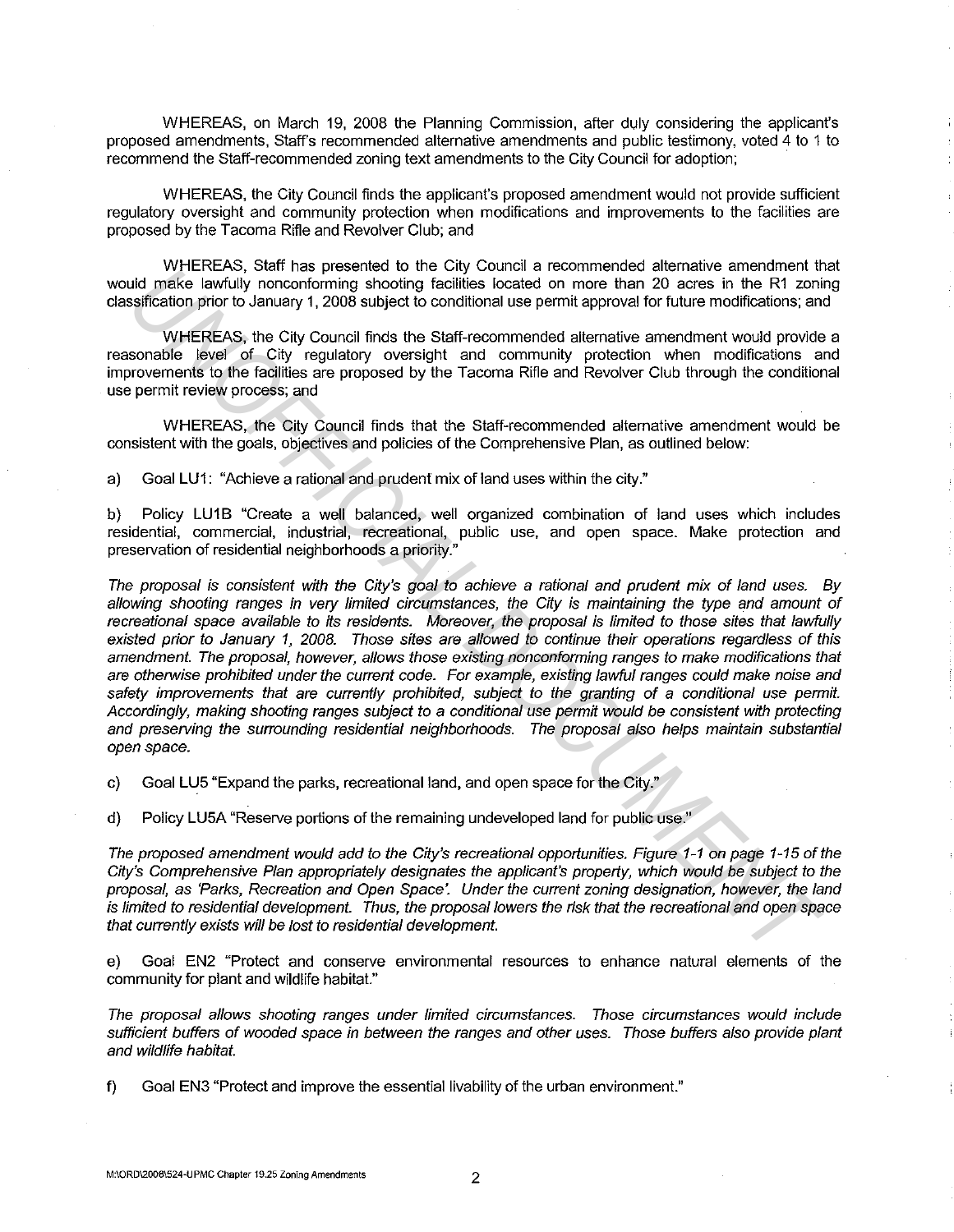g) Policy EN3F "Reduce and where possible eliminate problems associated with major noise-generating uses, especially when located near residences. Establish standards for noise-generating land uses."

h) Policy EN3G "Protect and enhance the natural green and wooded character of University Place."

The proposal allows existing nonconforming shooting ranges to make improvements that would reduce the impact of noise and improve safety.

i) Goal CC1 "Provide residents and visitors with a positive identifiable image of the City of University Place."

j) Policy CC1F "Preserve greenbelts so that the expanse and intensity of development is tempered by natural features found in the community, and so that wildlife habitat and corridors are maintained and enhanced."

Outdoor shooting ranges normally have vegetated buffers. Those buffers can serve as greenbelts and wildlife habitat. The proposal could help maintain the current buffers that exist at the sites subject to the proposal.

k} Goal CC3 "Provide a range of spaces and places for civic functions such as public meetings, ceremonial events, and community festivals."

The proposal furthers this goal in a number of ways. First, the proposal only applies to those sites that are at least 20 acres in size. Such large areas are hard to come by in the City and could provide a unique space for meetings, festivals and community activities of a larger scale. Making existing shooting ranges that operate on 20 acres a conditionally allowed use lowers the risk that these large spaces will be lost to residential development. Moreover, the proposal would allow those existing shooting ranges to construct buildings that could be used for a variety of civic functions.

I) Goal PR01 "Develop a high quality, diversified park, recreation and open space system that benefits citizens of various ages, incomes and physical abilities."

Although the proposal does not create public parks in the traditional sense, it does allow for a different form of recreation that is enjoyed by members of the general public. Moreover, the proposal ensures that those existing ranges are allowed to make improvements that would bring the existing ranges to a higher level of quality that what currently exists.

WHEREAS, the City Council finds that the Staff-recommended alternative amendment will be in the best interest of the citizens and property owners of the city, in that it would allow modifications to be made that could reduce noise impacts and improve safety. In addition, structures could be added to take some activities that presently occur outdoors and move them indoors. This could also have the effect of reducing noise impacts and improving safety. Additional building area could also be used as classroom space for gun safety and hunter education programs. There is strong demand for these programs and they presently can occur only during summer months when more daylight time is available. Buildings associated with shooting facilities could also be used for a variety of purposes, some related to firearms, and some not. For example, these facilities could be used for community meetings and educational programs, charitable events, weddings, other celebrations and the like; and Gad CCT Provide researchs and visitors with a polaive dentifiate image of the City of Otivers<br> **UNIOF CONF** "Preserve greenballs so that the expanse and intensity of development is tempered<br>
Units leading factor showing an

WHEREAS, the City Council finds that the Staff-recommended alternative amendment will enhance the public health, safety, comfort, convenience or general welfare, in that it would allow modifications to be made that could reduce noise impacts and improve safety. In addition, if additional facilities could be constructed to accommodate community meetings and other events, the public convenience and welfare could be enhanced;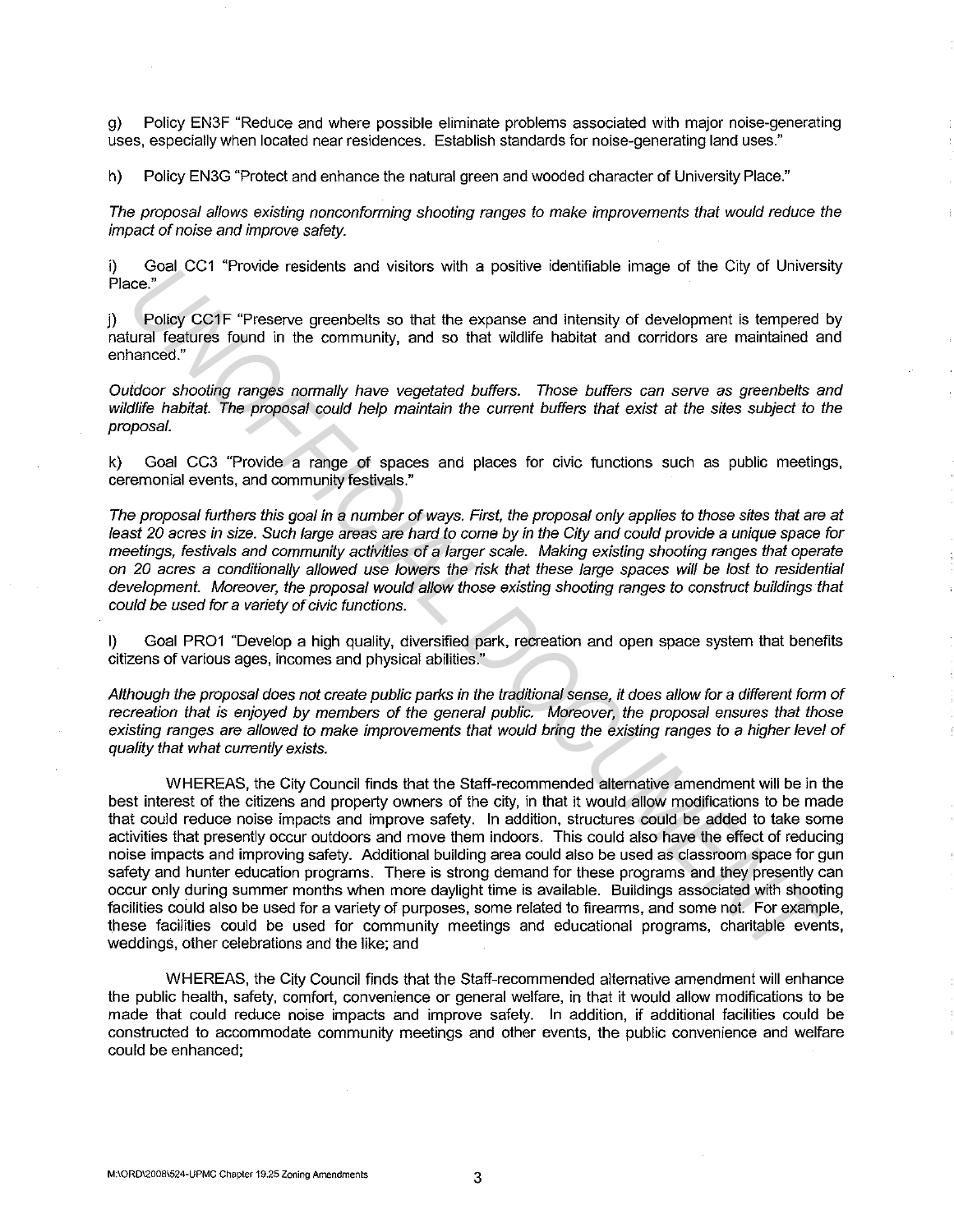NOW THEREFORE, THE CITY COUNCIL OF THE CITY OF UNIVERSITY PLACE, WASHINGTON, DO ORDAIN AS FOLLOWS:

SECTION 1. TITLE 19 ZONING -- CHAPTER 19.25 Uses and Zone Classification Tables - Section 19.25.110 of the University Place Municipal Code is hereby amended as set forth in Exhibit "A" attached.

SECTION 2. COPY TO BE AVAILABLE One copy of this ordinance shall be available in the office of the City Clerk for use and examination by the public.

SECTION 3. SEVERABILITY If any section, sentence, clause, or phrase of this ordinance shall be held to be . invalid or unconstitutional by a court of competent jurisdiction, such invalidity or unconstitutionality shall not affect the validity or constitutionality of any other section, sentence, clause, or phrase of this ordinance. Co of the City Cienc for use and examination by the public.<br> **Next Co Decembent** Device in A substitutional by a count of competent jurisdiction, such invalidaty<br>
The contributional not affect the validity or constitutiona

SECTION 4. PUBLICATION AND EFFECTIVE DATE. A summary of this Ordinance consisting of its title shall be published in the official newspaper of the City. This ordinance shall take effect five days after publication.

PASSED BY THE CITY COUNCIL ON JUNE 16, 2008.

Linda Bird, Mayor

ATTEST:

APPROVED AS TO FORM:

Published: 06/18/08 Effective Date: 06/23/08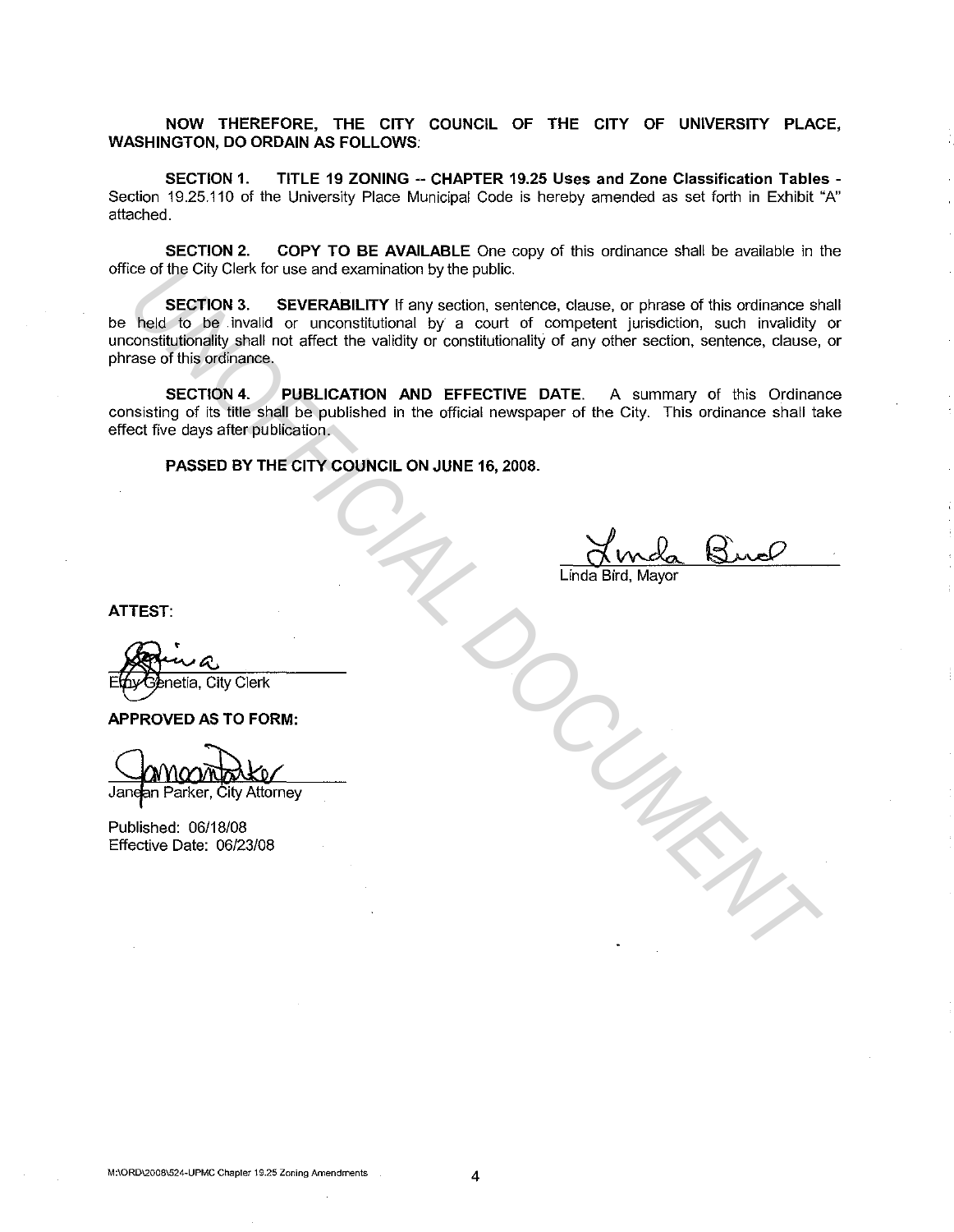## EXHIBIT "A" AMENDMENTS TO ZONING CODE

#### CHAPTER 19.25 Uses and Zone Classification Tables

#### 19.25.110 Use Tables

A. The following use tables indicate which uses are permitted in which zones. Zones are shown across the horizontal axis and use category and type are showu down the vertical axis.

B. Symbols. The following symbols are employed in the use tables:

I. A blank cell on the table indicates that the use type is not allowed in the zone listed at the top of the column.

2. A "P" in a cell on the table indicates that the use type is permitted subject to applicable standards in this code in the zone listed at the top of the column.

3. A "C" in a cell on the table indicates that the use type is permitted subject to the conditional use provisions specified in UPMC 19.85.020, Conditional use permits.

4. An "A" in a cell on the table indicates that the use type is permitted subject to administrative review under the provision specified in UPMC 19.85.010, Administrative use permits.

5. A number accompanying a "P," "C," or "A" in a cell refers to the level of the use type allowed in the zone listed at the top of the column. If a letter is not accompanied by a number, all levels of that use type are permitted, subject to appropriate review. The description of levels for each use type is contained in this chapter. **125.110 Use Tables**<br>**The following use tables** indicate which uses are permitted in which zones. Zones are<br>**The following symbols** are employed in the use tables:<br>Symbols, The following symbols are employed in the use ta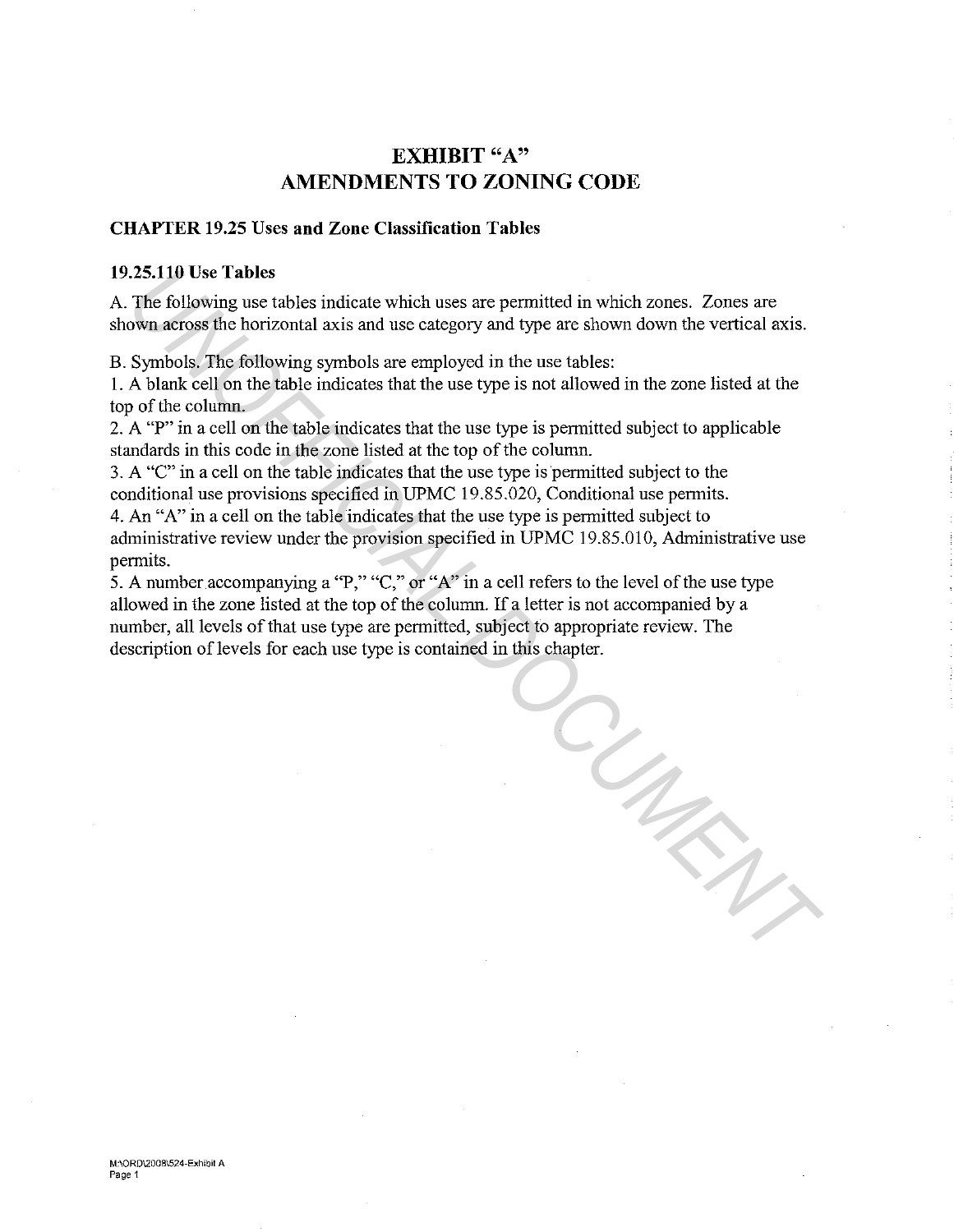|             | <b>RESIDENTIAL</b><br><b>USES</b>  | <b>One-Family</b><br><b>Residential</b> | Two-Family   Multi-<br>Residential | family         | <b>Mixed</b>             | ZONE CLASSIFICATIONS<br>Neighborhood |                              |                |                  |                                                 |
|-------------|------------------------------------|-----------------------------------------|------------------------------------|----------------|--------------------------|--------------------------------------|------------------------------|----------------|------------------|-------------------------------------------------|
|             |                                    |                                         |                                    |                |                          |                                      |                              |                |                  |                                                 |
|             |                                    |                                         |                                    |                | $Use -$<br><b>Office</b> | Commercial                           | <b>Town</b><br><b>Center</b> | Use            | Mixed Commercial | Light<br>Industrial-<br><b>Business</b><br>Park |
|             |                                    | $R1$                                    | R2                                 | MF             | $MU-O$                   | <b>NC</b>                            | TC                           | MU             | $\mathbf C$      | LI-BP                                           |
| $ 1\rangle$ | Adult family home (6)<br>or fewer) | $\mathbf{P}$                            | P                                  |                | $\mathbf{P}$             | $\mathbf{P}$                         |                              | Þ              |                  |                                                 |
| 2           | Assisted living facility           |                                         | P1, C2                             | P <sub>3</sub> | P <sub>3</sub>           |                                      | P3                           | P <sub>3</sub> |                  |                                                 |
| 3           | Bed and breakfast (2)              | $\mathbf{p}$                            | P                                  | P              | IP.                      | P                                    |                              |                |                  |                                                 |
|             | 4 Level I group home               | $\overline{P}$                          | P                                  | $\mathbf P$    | $ {\rm P} $              |                                      |                              | $\overline{P}$ |                  |                                                 |
| 5           | Mobile/manufactured<br>home $(3)$  |                                         |                                    | р              |                          |                                      |                              |                |                  |                                                 |
|             | New manufactured<br>home $(4)$     | $\mathbf{P}$                            | $\overline{P}$                     | P              |                          |                                      |                              |                |                  |                                                 |
| $ 6\rangle$ | Mobile home park                   |                                         |                                    | C              |                          |                                      |                              |                |                  |                                                 |
| 17.         | Multifamily housing                |                                         |                                    | P              | P(5)                     |                                      | P(5)                         | P(5)           |                  |                                                 |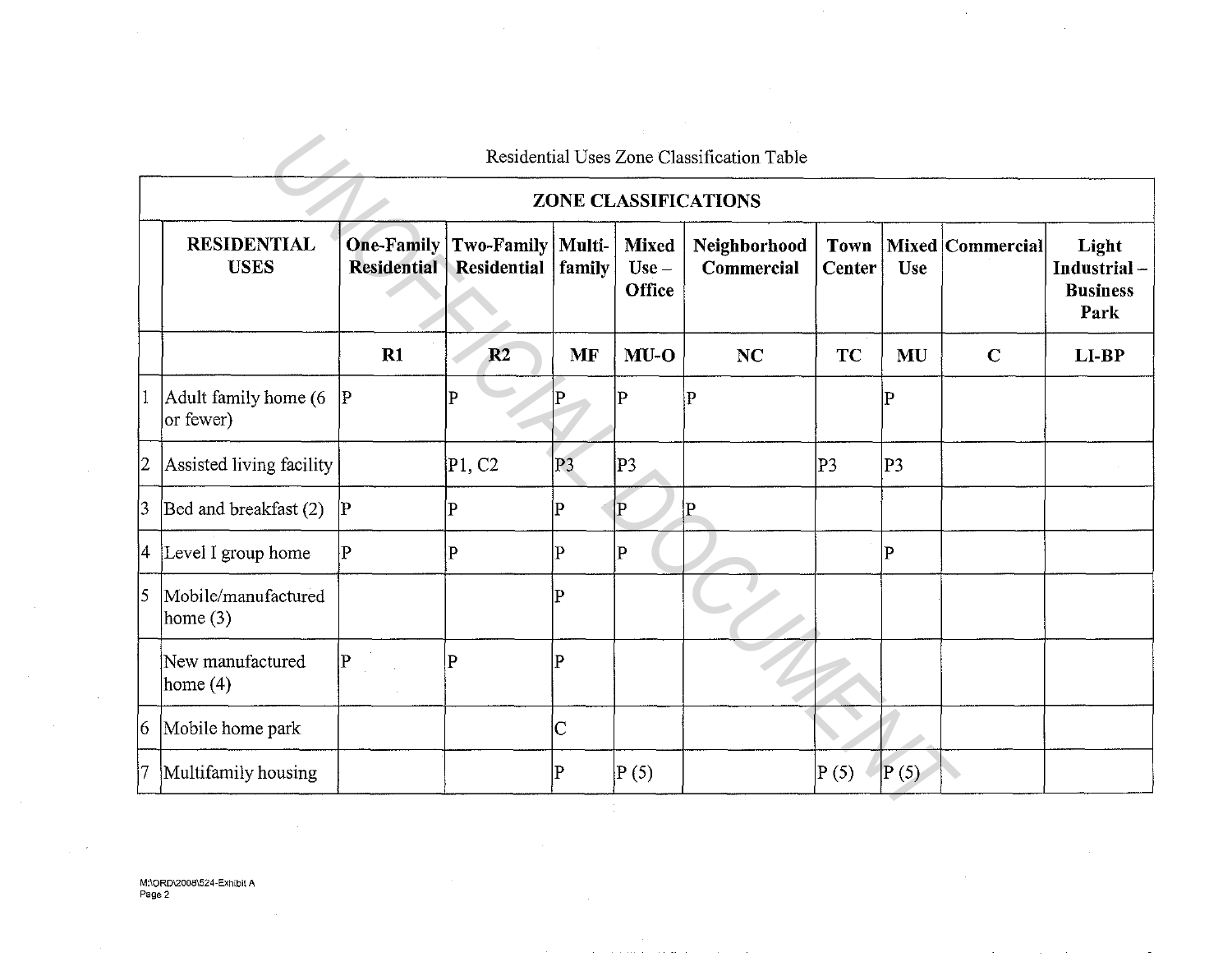| 8 Nursing home                                              | P1, C2 | P <sub>3</sub> | P3 |    | ļΡ3 | P3 |  |
|-------------------------------------------------------------|--------|----------------|----|----|-----|----|--|
| $ 9 $ Single-family housing $ P1\rangle$<br>(attached)      | P1     | P2             | P2 | P2 |     | P2 |  |
| 10 Single (detached) and<br><b>IP</b><br>two-family housing |        |                |    |    |     |    |  |

| ١ŏ             | <i>INursing home</i>                                             |                                  | [PT, CZ                   | P3<br>JP3.                  |                                   | JP3.                                                | P3                    |                     |             |                                              |
|----------------|------------------------------------------------------------------|----------------------------------|---------------------------|-----------------------------|-----------------------------------|-----------------------------------------------------|-----------------------|---------------------|-------------|----------------------------------------------|
| $ 9\rangle$    | $\left  \text{Single-family housing} \right $ [P1)<br>(attached) |                                  | P1                        | P <sub>2</sub>              | P2 <br> P2                        |                                                     | P2                    |                     |             |                                              |
|                | 10Single (detached) and<br>two-family housing                    | P                                | р                         | P                           |                                   |                                                     |                       |                     |             |                                              |
|                | See notes following all tables.                                  |                                  |                           |                             |                                   | Civic and Recreation Uses Zone Classification Table |                       |                     |             |                                              |
|                |                                                                  |                                  |                           | <b>ZONE CLASSIFICATIONS</b> |                                   |                                                     |                       |                     |             |                                              |
|                | <b>CIVIC AND</b><br><b>RECREATION USES</b>                       | <b>One-Family</b><br>Residential | Two-Family<br>Residential | Multifamily                 | <b>Mixed</b><br>$Use -$<br>Office | Neighborhood<br>Commercial                          | <b>Town</b><br>Center | <b>Mixed</b><br>Use | Commercial  | Light<br>Industrial-<br><b>Business Park</b> |
|                |                                                                  | R1                               | R <sub>2</sub>            | <b>MF</b>                   | $MU-O$                            | NC                                                  | <b>TC</b>             | <b>MU</b>           | $\mathbf C$ | LI-BP                                        |
| 11             | Administrative<br>government services                            |                                  |                           |                             | P                                 | P                                                   | P                     | P                   | ΙP          | $\mathbf P$                                  |
| 2              | Animal control<br>(animals kept)                                 |                                  |                           |                             |                                   |                                                     |                       |                     |             | $\mathsf{C}$                                 |
| $\overline{3}$ | Cemeteries/mortuaries                                            | IC.                              | $\mathsf C$               |                             |                                   |                                                     |                       |                     |             |                                              |
|                |                                                                  |                                  |                           |                             |                                   |                                                     |                       |                     |             |                                              |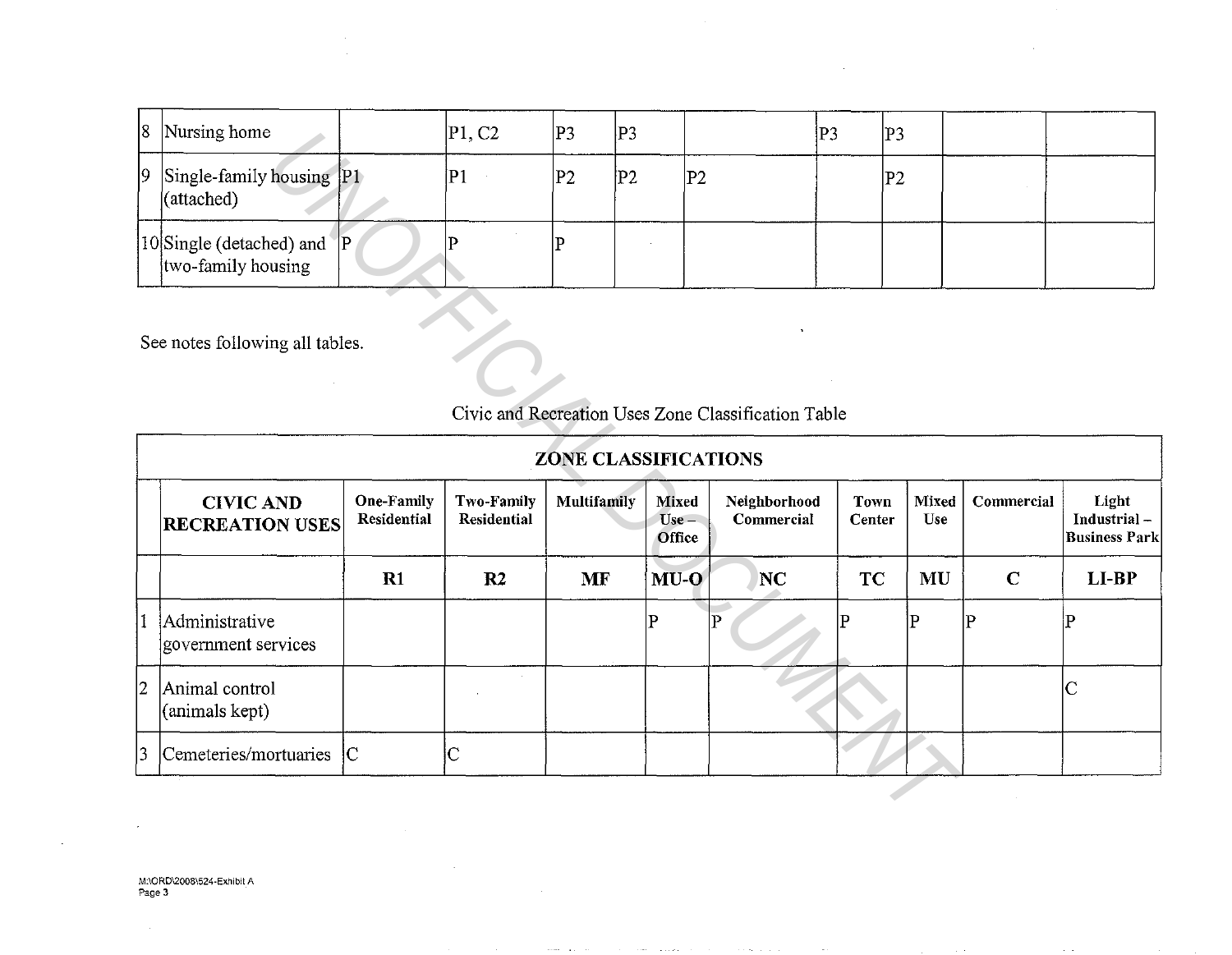| 4                 | Community centers                          | $ {\rm C}$     | IС                    | $\vert \text{\textrm{C}}$ | p                        | $\overline{\mathrm{P}}$ | $\overline{P}$           | $\mathbf P$                           | $\mathbf P$                     | $\overline{P}$        |
|-------------------|--------------------------------------------|----------------|-----------------------|---------------------------|--------------------------|-------------------------|--------------------------|---------------------------------------|---------------------------------|-----------------------|
| $\overline{5}$    | Community clubs                            | $\overline{C}$ | $\overline{C}$        | lС                        | P                        | P                       | $ {\bf p} $              | $\mathbf{P}$                          | $\overline{P}$                  | $ {\bf p} $           |
| $ 6\rangle$       | Courthouse                                 |                |                       |                           |                          | $\sim$                  | $\overline{C}$           |                                       |                                 |                       |
| $\overline{\tau}$ | Cultural services<br>(museums, libraries)  |                |                       |                           | $\overline{C}$           | P                       | P                        | $\overline{P}$                        | $\overline{\mathbf{P}}$         |                       |
|                   | 8 Day care centers<br>$\left($ exceeds 12) | $\overline{C}$ |                       | $\vert \mathrm{P}$        | $\mathbf P$              | $\overline{\text{P}}$   | $\overline{\mathrm{P}}$  | $\mathbf{P}$                          | $\overline{P}$                  | $\overline{C}$        |
| $ 9\rangle$       | Education                                  | P1             | P1                    | P1                        | P1                       | P1(6), 4, C2            | 4, C2, 3 4, C2,          |                                       | P1(6),  P1(6),  C1, 3, P2, 4 P4 |                       |
|                   | 10 Hospital/24-hour<br>medical clinics     |                |                       |                           | P, C2                    | P, C2                   | P, C2                    | $\vert P, C2 \vert \vert P, C2 \vert$ |                                 | $\overline{\text{C}}$ |
|                   | 11 Holding cells                           |                |                       |                           |                          |                         | P <sub>1</sub>           | P1                                    |                                 | $\overline{C}$        |
|                   | 12 Postal services                         |                |                       |                           |                          | P1                      | P1                       | P <sub>1</sub>                        | P1                              | P1, 2                 |
|                   | 13 Private clubs and<br>lodges             | C(14)          |                       |                           |                          | $\overline{P}$          | P                        | $\mathbf{p}$                          | $ {\bf p} $                     |                       |
|                   | 14 Public safety services                  | $\overline{C}$ | $\overline{\text{C}}$ | $ \mathrm{C} $            | lP.                      | $\overline{\mathbf{P}}$ | $\mathbf{P}$             | $ {\bf p} $                           | lР                              | $\mathbf{P}$          |
|                   | $ 15 $ Recreation – Public                 | P1, 3, C2      | P1, 3, C2             | P1, 3, C2                 | P1, 3,<br>C <sub>2</sub> | P1, 3, C2               | P1, 3,<br>C <sub>2</sub> | C2                                    | P1, 3,  P1, 3, C2               | P1                    |
|                   |                                            |                |                       |                           |                          |                         |                          |                                       |                                 |                       |

÷,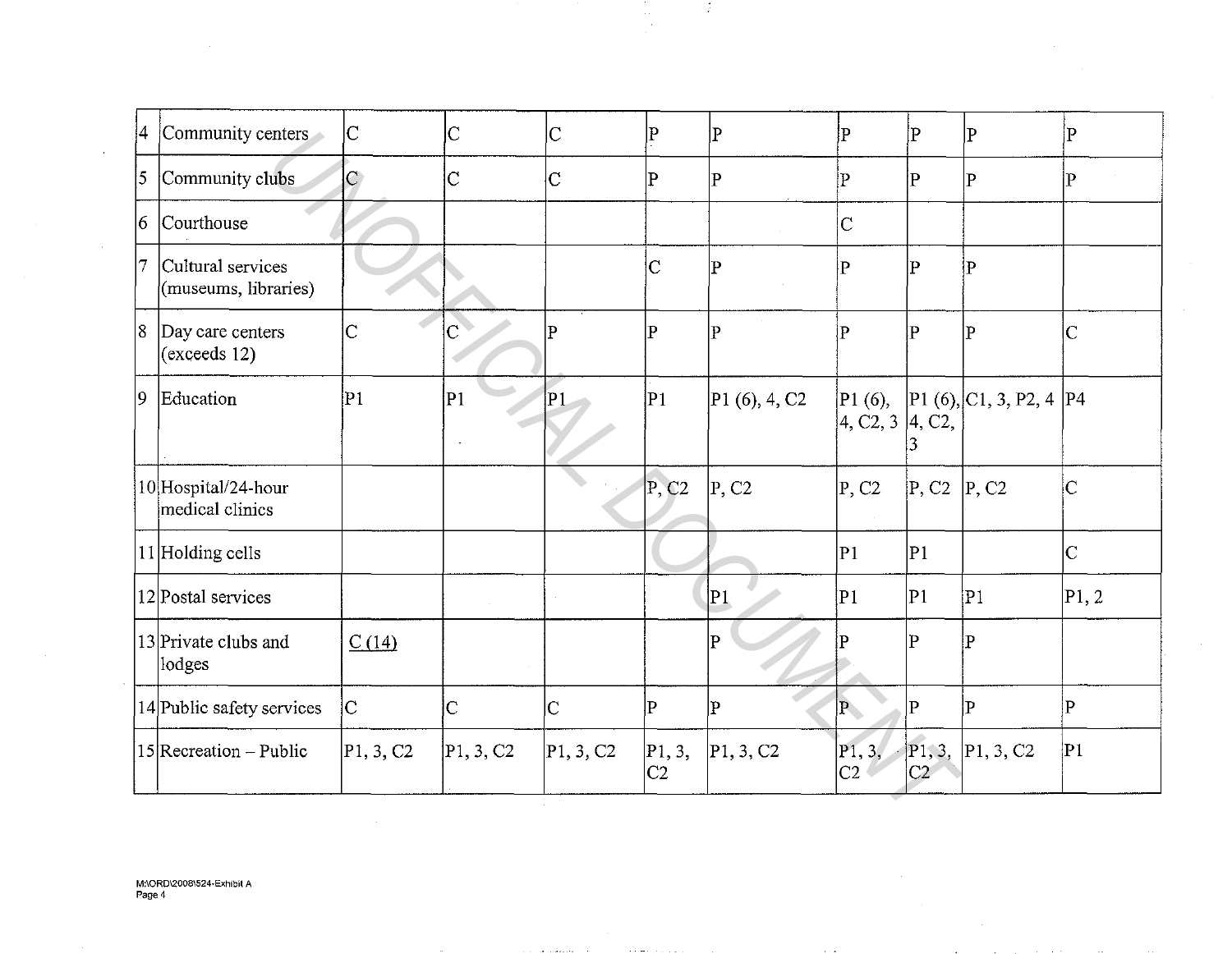| $ 16 $ Recreation – Nonprofit                     |       |             |        |               | IC |                          |  |    |
|---------------------------------------------------|-------|-------------|--------|---------------|----|--------------------------|--|----|
| 17 Religious assembly                             | P1.C3 | P1, C3      | P1, C3 | P1, C2        |    |                          |  |    |
| [18] Transportation                               | P1    | $ {\bf P1}$ |        | P1, C2 P1, C2 |    | P1, C2   P1, C2   P1, C2 |  | P1 |
| [19] Utility and public<br>maintenance facilities |       |             |        |               |    | P1, C2  P1, C2 P1, C2    |  |    |

网络树

 $\sim$   $-$ 

 $\alpha_{\rm eff}$  and  $\alpha_{\rm eff}$ 

|   | $16$  Recreation – Nonprofit                                          |                                 | IC.                                  | U                         |                             | IC                                                              | IC.                                                                  | C                     | IC.                                     |                              |                                                       |
|---|-----------------------------------------------------------------------|---------------------------------|--------------------------------------|---------------------------|-----------------------------|-----------------------------------------------------------------|----------------------------------------------------------------------|-----------------------|-----------------------------------------|------------------------------|-------------------------------------------------------|
|   | 17 Religious assembly                                                 | P <sub>1</sub> , C <sub>3</sub> | P1, C3                               | P1, C3                    | P1, C2                      | $\mathbf{P}$                                                    | P                                                                    | P                     | $\overline{\text{C}}$                   |                              |                                                       |
|   | 18 Transportation                                                     | P1                              | P1                                   | P1                        |                             | P <sub>1</sub> , C <sub>2</sub> P <sub>1</sub> , C <sub>2</sub> | P1, C2                                                               |                       | P1, C2 P1, C2                           |                              | P1                                                    |
|   | 19 Utility and public<br>maintenance facilities                       |                                 |                                      |                           |                             |                                                                 | P1, C2                                                               |                       | P1, C2 P1, C2                           | $\mathbf P$                  |                                                       |
|   | See notes following all tables.                                       |                                 |                                      |                           |                             |                                                                 | Utilities/Essential Public Facilities Uses Zone Classification Table |                       |                                         |                              |                                                       |
|   |                                                                       |                                 |                                      |                           | <b>ZONE CLASSIFICATIONS</b> |                                                                 |                                                                      |                       |                                         |                              |                                                       |
|   | UTILITIES/ESSENTIAL<br><b>PUBLIC FACILITIES USES</b>                  |                                 | One-<br>Family<br><b>Residential</b> | Two-Family<br>Residential | Multifamily                 | Mixed<br>$Use -$<br>Office                                      | Neighborhood<br>Commercial                                           | <b>Town</b><br>Center | Mixed<br><b>Use</b>                     | Commercial                   | Light<br><b>Industrial</b><br><b>Business</b><br>Park |
|   |                                                                       |                                 | R1                                   | R <sub>2</sub>            | <b>MF</b>                   | $MU-O$                                                          | <b>NC</b>                                                            | <b>TC</b>             | <b>MU</b>                               | $\mathbf C$                  | LI-BP                                                 |
|   | UTILITIES USE                                                         |                                 |                                      |                           |                             |                                                                 |                                                                      |                       |                                         |                              |                                                       |
| 1 | Commercial and personal wireless<br>telecommunications facilities (7) |                                 | C1, 2, 3                             | C1, 2, 3                  | C1, 2, 3,<br>4,             | C1, 2,<br>$\left 3,4\right\rangle$                              | C1, 2, 3, 4                                                          | C1, 2,<br>3,4         | P1,<br>$\vert$ A2, 3,<br>C <sub>4</sub> | P1, A2, 3,<br>C <sub>4</sub> | P1, A2,<br>3, C4                                      |
|   |                                                                       |                                 |                                      |                           |                             |                                                                 |                                                                      |                       |                                         |                              |                                                       |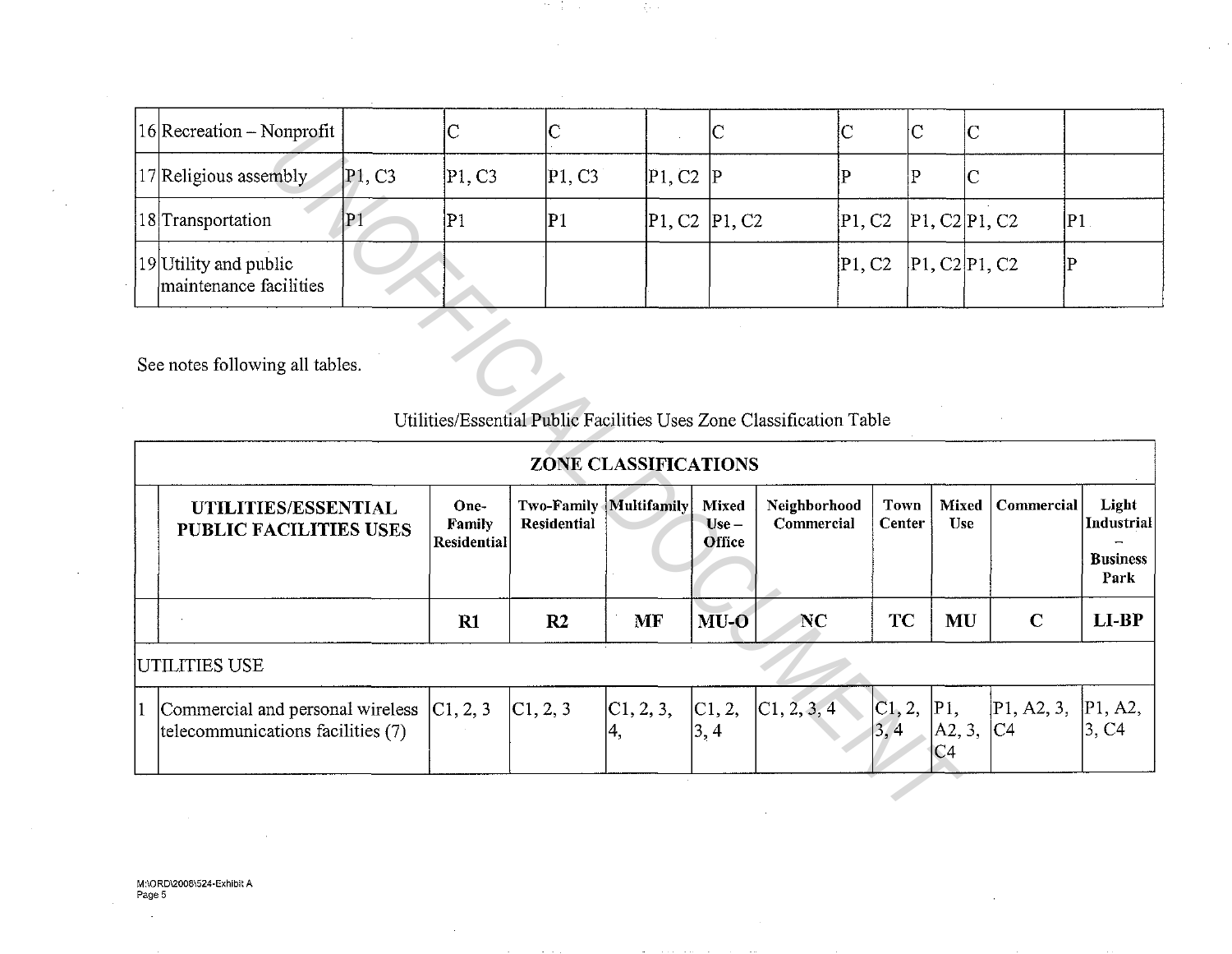| 2           | $\sim$<br>Electric facilities                     | $\vert\rm C$ | $\overline{C}$ | $\overline{C}$ | P                                                                | P               | P  | P                    | P              | P                        |
|-------------|---------------------------------------------------|--------------|----------------|----------------|------------------------------------------------------------------|-----------------|----|----------------------|----------------|--------------------------|
| $ 3\rangle$ | Electrical generation, accessory on-<br>site only |              |                |                |                                                                  |                 |    |                      |                |                          |
| 4           | Natural gas facilities                            | P1           | P <sub>1</sub> | P1             | P1, 2                                                            | P1, 2           |    | P1, 2                | P1,2           | $\overline{P}$           |
| 5           | Recycling collection facilities                   | P            | P              | P              | P                                                                | $\vert P \vert$ | ∤P | Έ                    | P              | P                        |
| 16          | Sewage collection facilities                      | P            | Þ              | P              | P                                                                | P               | ΙP | P                    | P              | P                        |
| 17          | Stormwater facilities                             | ΙP           | P              | P              | P                                                                | $\mathbf P$     | ļΡ | P                    | $\overline{P}$ | $\vert \mathrm{P} \vert$ |
| 8           | Water supply facilities                           | P1, C2       | P1, C2         | P1, C2         | P <sub>1</sub> , C <sub>2</sub>  P <sub>1</sub> , C <sub>2</sub> |                 |    | P1, C2 P1, C2 P1, C2 |                | P1, C2                   |
|             | ESSENTIAL PUBLIC FACILITIES USE (8)               |              |                |                |                                                                  |                 |    |                      |                |                          |
| 19          | Level II group home                               |              |                |                | $\mathsf C$                                                      |                 |    | $\overline{C}$       |                | $\overline{C}$           |
|             | 10 Organic waste processing facilities            |              |                |                |                                                                  |                 |    |                      |                | $\overline{C}$           |
|             | 11 Correctional institutions                      |              |                |                |                                                                  |                 |    |                      |                | ¦С                       |
|             | $12$ Recycling processor                          |              |                |                |                                                                  |                 |    |                      |                |                          |
|             | 13 Sewage treatment facilities                    |              |                |                |                                                                  |                 |    |                      |                |                          |
|             | 14 Waste disposal facilities                      |              |                |                |                                                                  |                 |    |                      |                |                          |
|             | 15 Waste transfer facilities                      | $\sim$       |                |                |                                                                  |                 |    |                      |                | C1, 2, 3                 |
|             |                                                   |              |                |                |                                                                  |                 |    |                      |                |                          |

÷.

4

 $\sim 10^7$ 

 $\mathcal{L}_{\mathcal{A}}$ 

 $\overline{\phantom{a}}$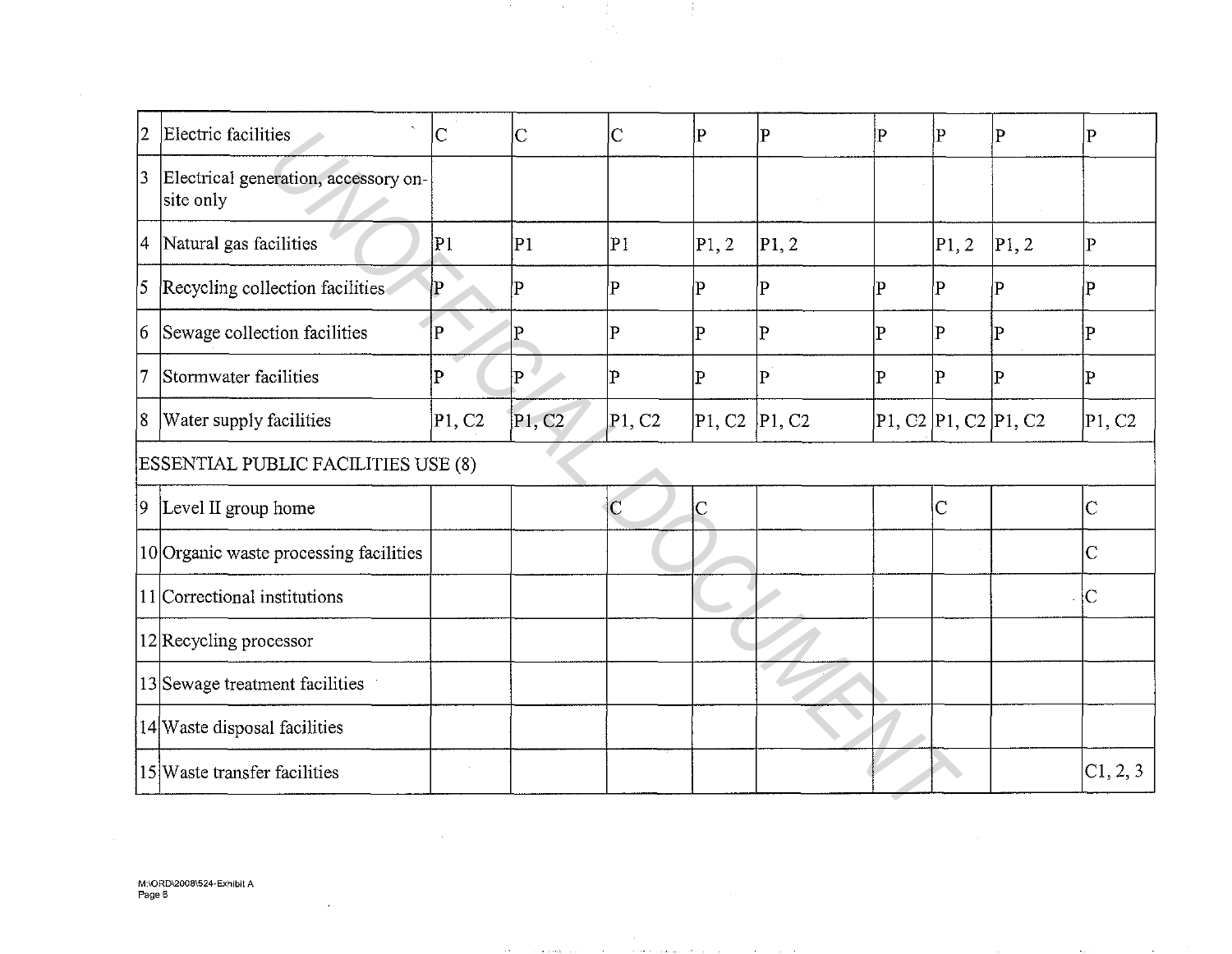| <b>RESOURCE USE</b>       |  |  |  |  |     |
|---------------------------|--|--|--|--|-----|
| 16 Agricultural sales     |  |  |  |  | IP2 |
| $ 17 $ Crop production    |  |  |  |  |     |
| 18 Fish enhancement       |  |  |  |  |     |
| 19 Limited horse boarding |  |  |  |  |     |

See notes following all tables.

# COMMERCIAL USES 1 Administrative and professional offices 2 Veterinary clinics/animal hospitals Retail/Services/Entertainment One-Family Residential **Rl**  ZONE CLASSIFICATIONS Two-Family Multifamily Mixed Neighborhood<br>Residential Use Commercial Commercial **Office**  $R2$  | MF | MU-O | NC p p  $|C_1|$  |P<sub>1</sub> **Town Mixed Commercial Light Center Use 100 Industrial**  $Industrial -$ Business Park  $TC$   $MU$   $C$   $LLP$  $\mathbf{p}$  |  $\mathbf{p}$  |  $\mathbf{p}$  |  $\mathbf{p}$ Pl Pl Pl p E<br> **ON SERVICE CONSTRUCTION**<br> **UNOFFICIAL USES**<br> **UNOFFICIAL DOCUMENTAL DOCUMENTAL DOCUMENTAL DESCRIPED AND SERVICATIONS<br>
<b>UNIOFFICIAL DOCUMENTAL PROPERTION**<br> **EXERCLA DOCUMENTAL PROPERTY CONSTRUCTIONS**<br> **EXERCLA DESCRIPED**

## Commercial Uses Zone Classification Table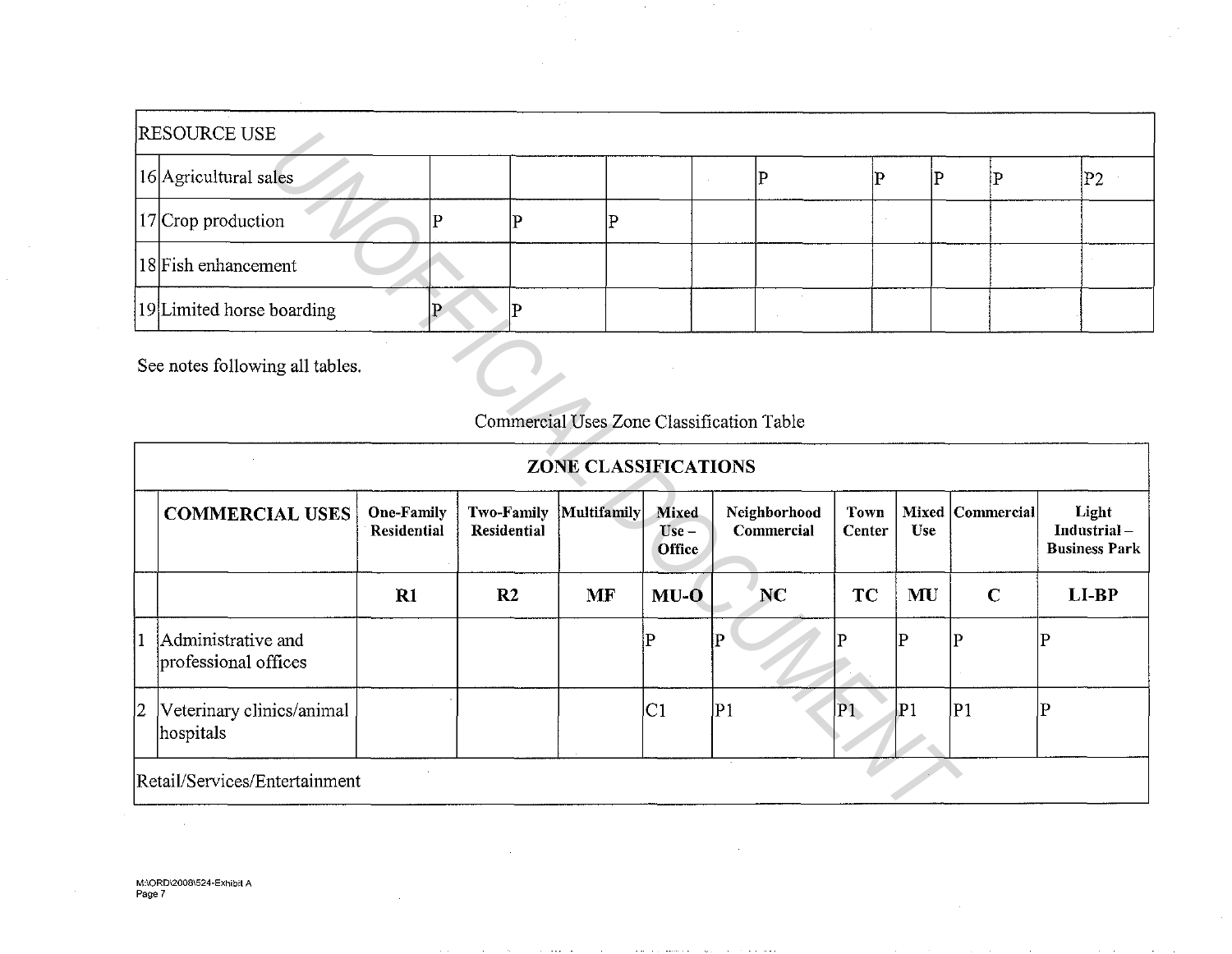| 3               | Adult entertainment                         |  |                |                    |                        |                          |                    | C(9)                    |
|-----------------|---------------------------------------------|--|----------------|--------------------|------------------------|--------------------------|--------------------|-------------------------|
| $ 4\rangle$     | Amusement and<br>recreation<br>(private)    |  |                | Þ                  | P                      | $\vert \mathrm{p} \vert$ | $\overline{P}$     | $\vert \mathrm{P}$      |
| $\vert 5 \vert$ | Beauty salon/barber                         |  | P(10)          | $\vert \mathrm{P}$ | P                      | $\bf P$                  | $\mathbf{P}$       |                         |
|                 | $ 6 $ Building materials (11)               |  |                | P1                 | $\vert$ P1, C2 $\vert$ | $P1$ ,<br>C2             | P1, C2             | $\overline{\mathbf{P}}$ |
| 7               | Business support services                   |  | $\overline{P}$ | $\mathbf P$        | $\mathbf{P}$           | $\mathbf P$              | $\vert_{\text{P}}$ | P                       |
| 18              | Commercial centers                          |  |                | $\overline{\rm C}$ | P1, C2  C<br>(12)      |                          | $\overline{C}$     |                         |
| $ 9\rangle$     | Eating and drinking<br>establishment        |  | P4             | P1, 2, 3           | P1, 3                  | C2                       | [P1, 3, P1, 2, 3]  |                         |
|                 | $ 10 $ Food stores $(11)$                   |  |                | P1, C2             | P                      | P1,<br> C2               | lР                 |                         |
|                 | 11 Garden center $(11)$                     |  |                | $\overline{P}$     | P <sub>1</sub>         | P1                       | $\mathbf P$        | $\overline{\rm C}$      |
|                 | $12$ Health club (a.k.a. fitness<br>center) |  |                | $\overline{P}$     |                        | $ {\rm P} $              | $\overline{P}$     | $\overline{C}$          |
|                 | 13 Kennels                                  |  |                |                    |                        |                          | $\overline{C}$     | $\overline{\mathbf{P}}$ |
|                 | 14 Limited accessory retail                 |  | P(13)          |                    |                        |                          |                    |                         |
|                 |                                             |  |                |                    |                        |                          |                    |                         |

-3

÷  $\frac{1}{2}$ 

 $\sim$   $\omega$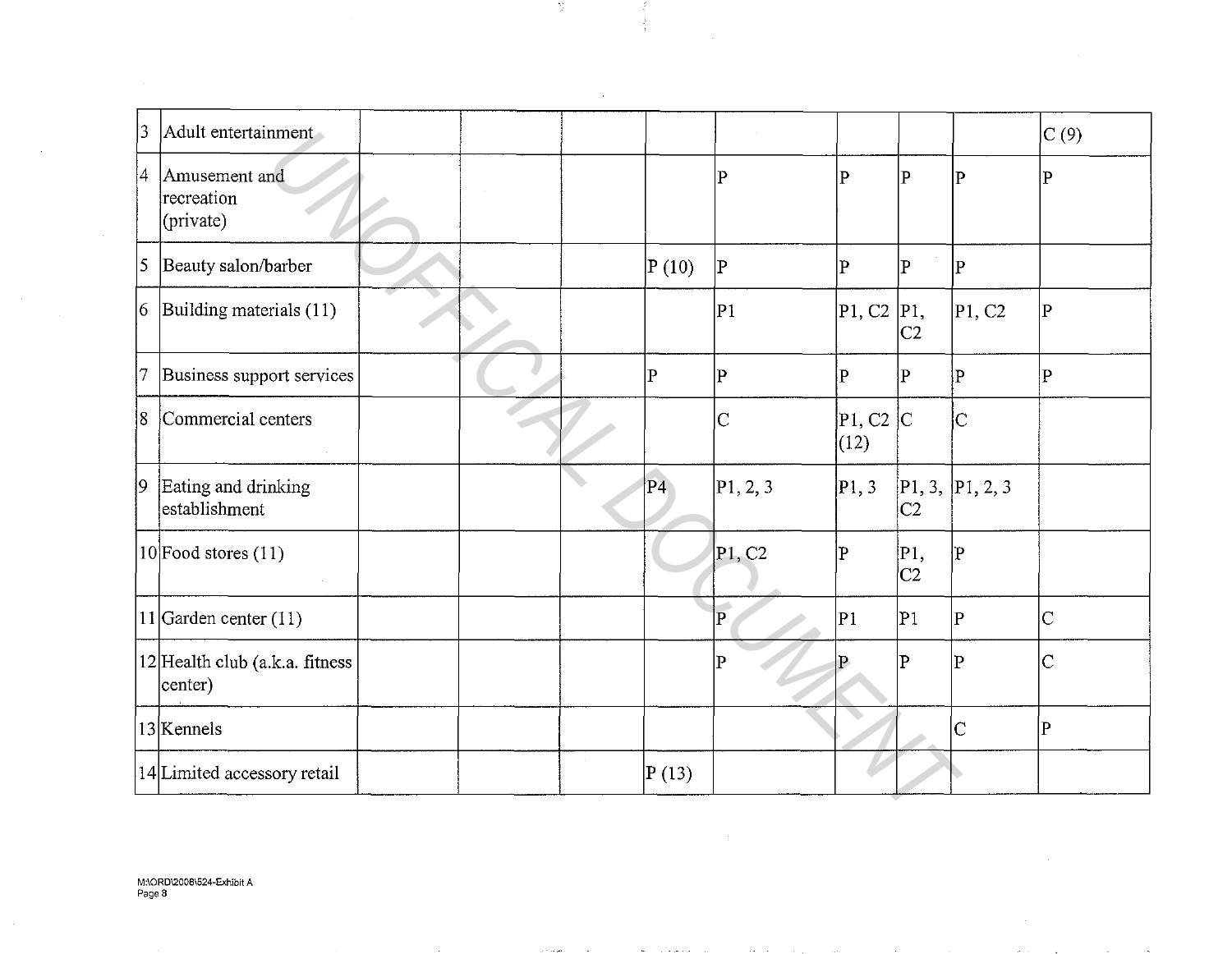| (MU-O only)                                        |             |  |                   |                |              |             |                 |                |
|----------------------------------------------------|-------------|--|-------------------|----------------|--------------|-------------|-----------------|----------------|
| 15 Lodging – Hotels and<br>motels (no RV)          |             |  |                   | $\overline{C}$ | $\mathbf P$  | $ {\bf P} $ | $\bf P$         |                |
| 16 Marinas, existing only                          | $ {\bf P} $ |  |                   |                |              |             |                 |                |
| 17 Mini casinos                                    |             |  |                   |                |              |             |                 |                |
| 18 Movie theaters (indoor<br>only)                 |             |  |                   | $\mathbf P$    | $\mathbf P$  |             | $\vert P \vert$ |                |
| 19 Mobile, manufactured,<br>and modular home sales |             |  |                   |                |              |             |                 | $\mathsf{C}$   |
| 20 Vehicle sales, repair,<br>service               |             |  |                   | P1, 2          |              | P1,<br> C2  | P1, 2           | P1, 2, C3, 4   |
| 21 Pawn shops                                      |             |  |                   |                |              |             | $\bf P$         | $\mathbf C$    |
| 22 Personal services (other)                       |             |  | $P1(10)$ $P1, C2$ |                | P1, C2 P1,   | lC2         | P1, C2          | ΙP             |
| 23 Rental and repair                               |             |  |                   | P1, C2         | P1, C2 P1,   | C2          | P1, C2          | $\overline{P}$ |
| 24 Sales of general<br>merchandise (11)            |             |  |                   | P1, C2         | P1, C2   P1, | IC2         | P1, C2          | P1, C2         |
| 25 Tattoo parlors                                  |             |  |                   |                |              |             | $\vert$ C       |                |

 $\frac{1}{2}$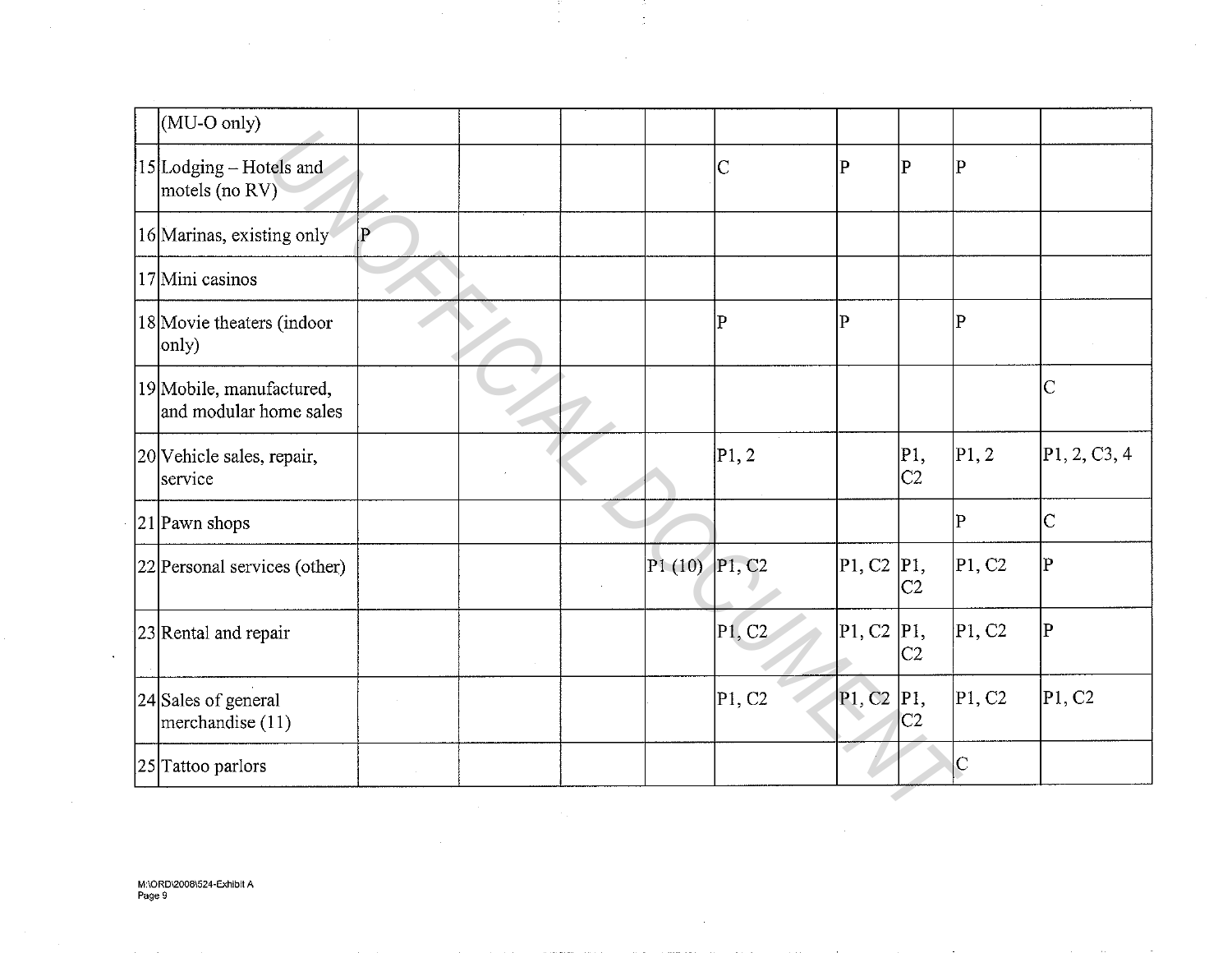| 26 Video rental           |                                                                                                                 |  |  |    |   | _________________ |
|---------------------------|-----------------------------------------------------------------------------------------------------------------|--|--|----|---|-------------------|
| 27 Wholesale trade $(11)$ | the contract of the contract of the contract of the contract of the contract of the contract of the contract of |  |  | 'V | C | C2<br>IP 1.       |

 $\overline{\phantom{a}}$ 

 $\sim$ 

 $\sim 10$ 

 $\bar{z}$ 

|   | 20  v ideo fental                 |                                  |             |                        |                                          | Ľ                                         | I۲                    | ١F         | IF.              | ١F.                                             |
|---|-----------------------------------|----------------------------------|-------------|------------------------|------------------------------------------|-------------------------------------------|-----------------------|------------|------------------|-------------------------------------------------|
|   | $ 27 $ Wholesale trade $(11)$     |                                  |             |                        |                                          |                                           |                       | İСI        | C1               | P1, C2                                          |
|   | See notes following all tables.   |                                  |             | ZONE CLASSIFICATIONS   |                                          | Industrial Uses Zone Classification Table |                       |            |                  |                                                 |
|   | <b>INDUSTRIAL</b><br><b>USES</b>  | <b>One-Family</b><br>Residential | Residential | Two-Family Multifamily | <b>Mixed</b><br>$Use -$<br><b>Office</b> | Neighborhood<br>Commercial                | Town<br><b>Center</b> | <b>Use</b> | Mixed Commercial | Light<br>Industrial-<br><b>Business</b><br>Park |
|   |                                   | R1                               | R2          | <b>MF</b>              | $MU-O$                                   | NC                                        | <b>TC</b>             | MU         | $\mathbf C$      | $LI-BP$                                         |
|   | Bulk fuel dealers                 |                                  |             |                        |                                          |                                           |                       |            |                  | $\mathsf{C}$                                    |
| 2 | Buy-back recycling                |                                  |             |                        |                                          |                                           |                       |            |                  |                                                 |
| 3 | Contractor yards                  |                                  |             |                        |                                          |                                           |                       |            | C1               | $\overline{\mathrm{P}}$                         |
| 4 | Food and related<br>products      |                                  |             |                        |                                          |                                           |                       |            |                  | $\overline{P}$                                  |
| 5 | Industrial services<br>and repair |                                  |             |                        |                                          |                                           |                       |            |                  | $\overline{C}$                                  |
|   |                                   |                                  |             |                        |                                          |                                           |                       |            |                  |                                                 |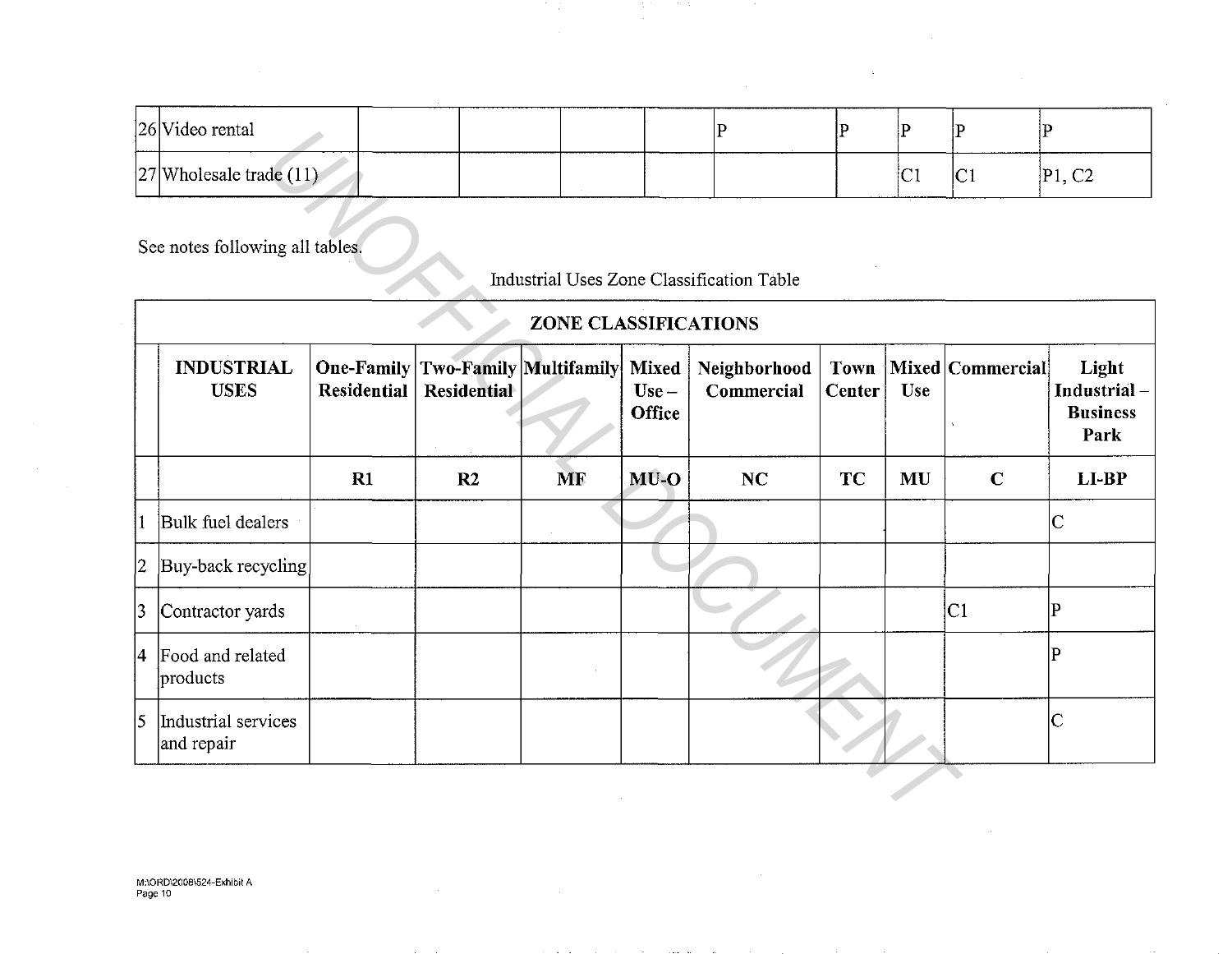|                                 | 6 Limited<br>manufacturing                              |  |  |  |  |  |                     |  |    | P              |
|---------------------------------|---------------------------------------------------------|--|--|--|--|--|---------------------|--|----|----------------|
| 17                              | Motion picture, TV<br>and radio<br>production studios   |  |  |  |  |  |                     |  | C1 | P              |
| 8                               | Printing,<br>publishing and<br>related industries       |  |  |  |  |  |                     |  |    | P              |
| $ 9\rangle$                     | Salvage yards                                           |  |  |  |  |  |                     |  |    | P1, C2         |
|                                 | 10Storage units                                         |  |  |  |  |  |                     |  |    | $\overline{P}$ |
|                                 | $ 11 $ Vehicle impound<br>yards                         |  |  |  |  |  |                     |  |    | $\mathbf P$    |
|                                 | 12 Warehousing,<br>distribution and<br>freight movement |  |  |  |  |  |                     |  |    | C1             |
| See notes following all tables. |                                                         |  |  |  |  |  |                     |  |    |                |
|                                 |                                                         |  |  |  |  |  | $\boldsymbol{\eta}$ |  |    |                |

 $\sim 100$ 

 $\sim 10^7$ 

 $\sim$